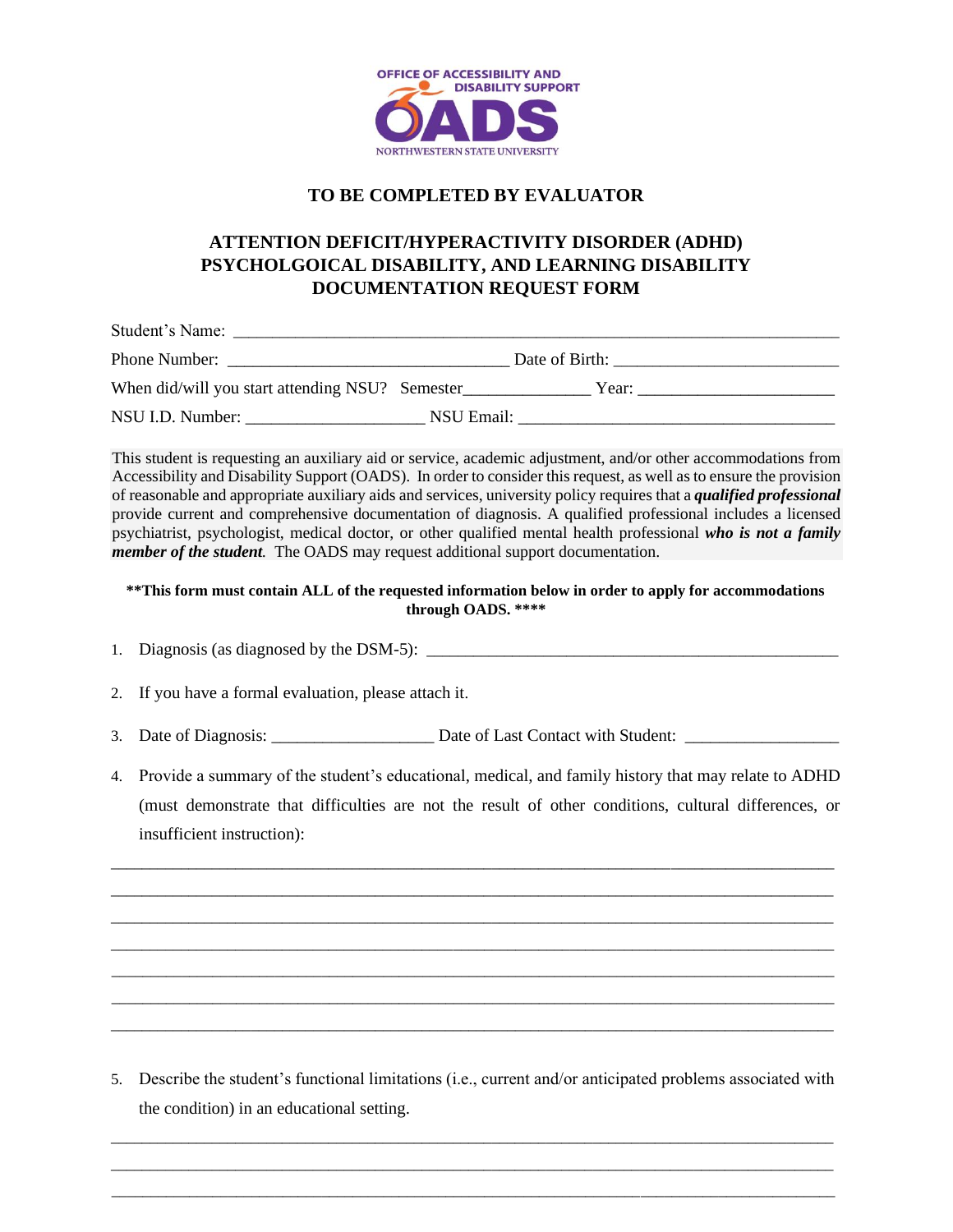

| 6.                               | List current medication, along with any current side effects that may impact academic<br>performance:                                                                                                                                                                               |
|----------------------------------|-------------------------------------------------------------------------------------------------------------------------------------------------------------------------------------------------------------------------------------------------------------------------------------|
|                                  |                                                                                                                                                                                                                                                                                     |
| $7_{\scriptscriptstyle{\ddots}}$ | Please indicate below the <b>RECOMMENDATIONS</b> you have regarding necessary and appropriate<br>auxiliary aids or services or other accommodations to equalize the student's educational opportunities<br>at NSU as justified based on the functional limitations indicated above. |
|                                  |                                                                                                                                                                                                                                                                                     |
|                                  |                                                                                                                                                                                                                                                                                     |
|                                  |                                                                                                                                                                                                                                                                                     |
|                                  |                                                                                                                                                                                                                                                                                     |
|                                  |                                                                                                                                                                                                                                                                                     |
|                                  |                                                                                                                                                                                                                                                                                     |
|                                  |                                                                                                                                                                                                                                                                                     |
|                                  |                                                                                                                                                                                                                                                                                     |

**Accessibility and Disability Support Northwestern State University NSU Box 5251** Natchitoches, LA 71497 Phone: 318-357-4460 Fax: 318-357-5926 Email: OADS@nsula.edu